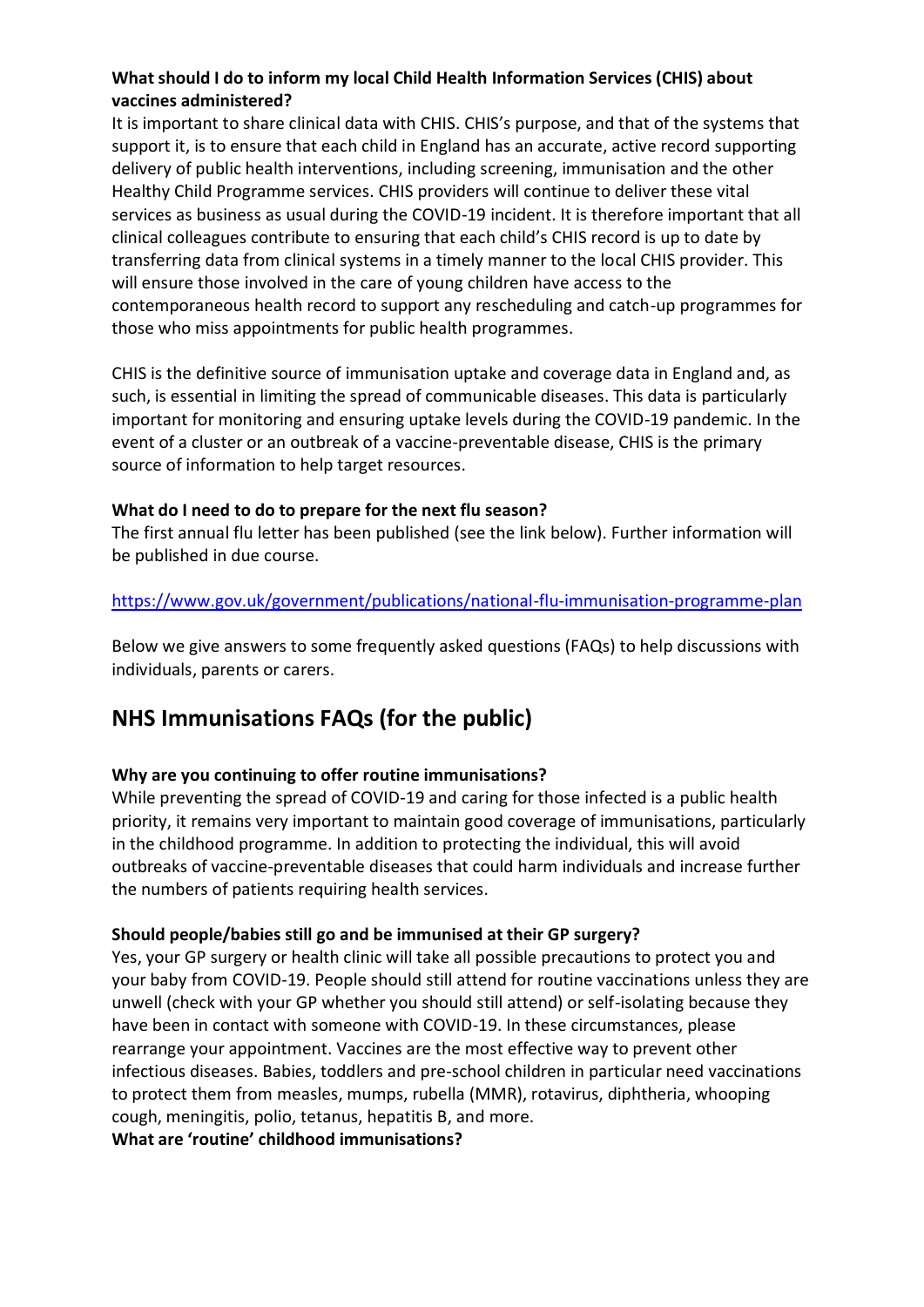Different vaccines are given at different ages to protect you and your child. They form part of the national immunisation programme and are offered free of charge by the NHS. The national immunisation programme is highly successful in reducing the incidence of serious and sometimes life-threatening diseases such as pneumococcal and meningococcal infections, whooping cough, diphtheria and measles. It remains important to maintain the best possible vaccine uptake to prevent a resurgence of these infections.

Some children will also need to be protected with neonatal BCG and hepatitis B vaccination. Both BCG and all doses of targeted hepatitis B vaccines should be offered in a timely manner.

# **If you are not doing school age immunisations when will young people get their vaccinations?**

School-aged immunisations will be rescheduled. UK government has provided clear public health advice on specific measures to take to prevent further coronavirus cases, including social distancing and school closures.

## **Do GP surgeries really still have the time to do immunisations?**

GP practices will continue to ensure vaccinations are offered to all eligible individuals. Despite COVID-19, the routine childhood immunisation programme will continue to play an important role in preventing ill-health through causes other than coronavirus infection.

## **How important is it that my child is immunised at the time they are called? Is there a risk in delaying for a few months? If there isn't, why not stop immunisations for now and reduce the risk of contracting COVID-19 by visiting the general practice?**

It is very important that routine childhood immunisations are started and completed on time despite the COVID-19 pandemic. This will help protect the infant or child from a range of serious and sometimes life-threatening infections. The much-reduced incidence of infections such as invasive pneumococcal and meningococcal disease has only come about because of high levels of vaccination. To prevent resurgence, infants need protecting through vaccination. Pertussis still circulates at elevated levels and pregnant women must continue to be offered the pertussis vaccine, and their babies vaccinated against this and other infections from 8 weeks of age. Diseases such as pertussis, Hib, MenB, pneumococcal are more common or more serious in infants and so it is important not to delay vaccines. Measles can be a very serious disease and is still circulating so timely immunisation is important.

## **How will parents and carers know when their babies have a temperature after their regular immunisations whether it is an expected reaction or COVID-19?**

The vaccines given may cause a fever which usually resolves within 48 hours (or 6 to 11 days following MMR). This is a common, expected reaction and isolation is not required, unless COVID-19 is suspected.

Fever is more common when the MenB vaccine (Bexsero) is given with other vaccines at 8 and 16 weeks of age. Where parents are able to obtain liquid infant paracetamol, they should follow existing PHE guidance on its prophylactic use following MenB vaccination: <https://www.gov.uk/government/publications/menb-vaccine-and-paracetamol>